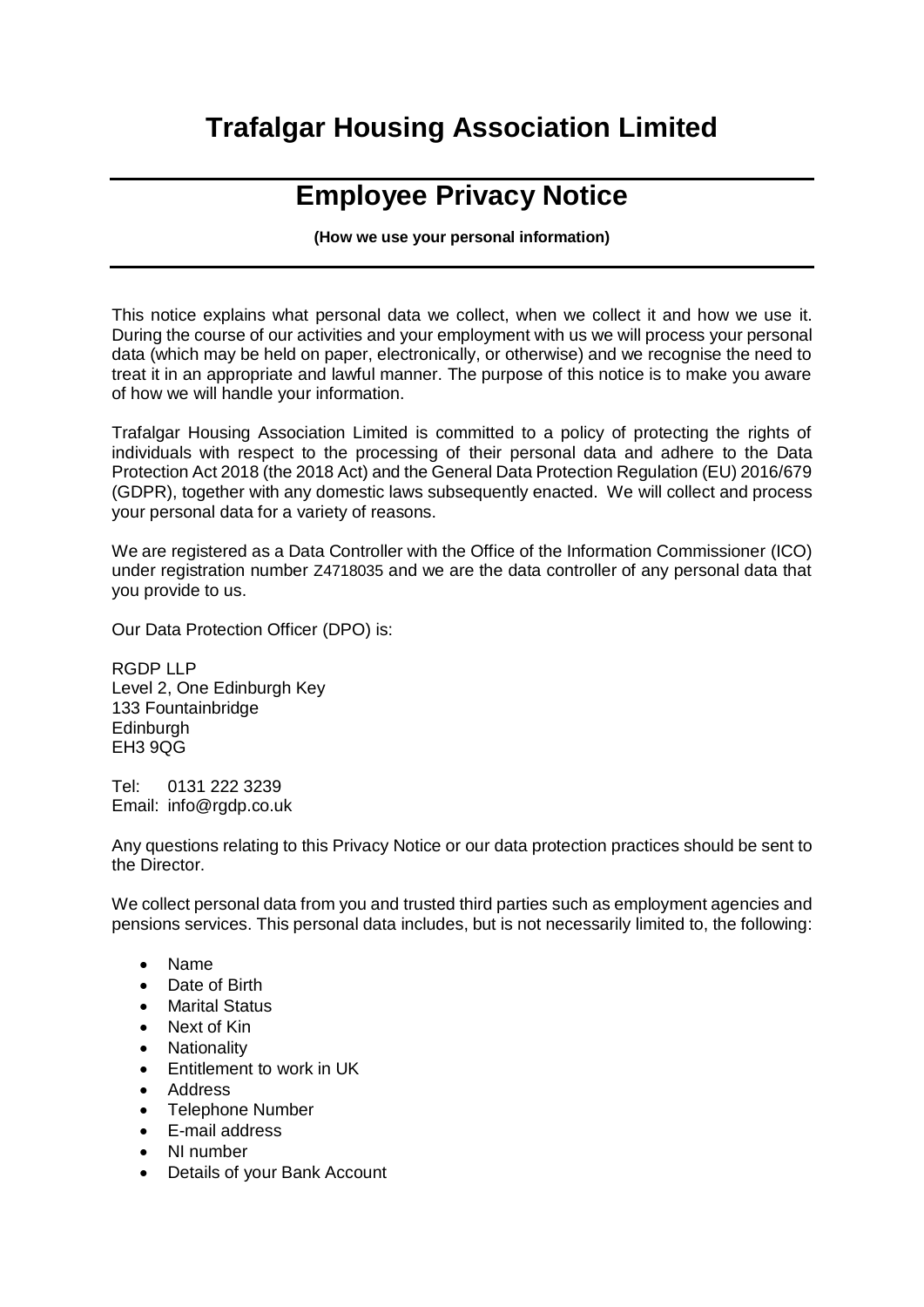- The terms and conditions of your employment
- Personal characteristics such as gender and ethnic group
- Qualifications/ skills/ experience
- Absence information i.e. fit notes/ Self Certificates
- Emergency Contact Details
- Employment History
- Doctors details and any details of any allergies
- Passport details
- Driving Licence details
- Vehicle Enquiry notice
- Driver declaration
- Information about your criminal record
- Details of leave taken e.g. holiday, sickness absence, family leave and sabbaticals and the reasons for leave
- Work Schedule and attendance at work/ time recording
- Membership of Trade Union
- Hospital appointment records

We collect and use the above information and personal data for:

- Administration of contracts of employment
- Processing/Payment of salaries
- Recruitment and selection
- Pensions and associated benefits
- Employee Development Scheme
- Training and Development
- Membership of professional bodies
- Health and Safety
- Equal Opportunities monitoring
- Disciplinary and Grievance procedures
- Making reasonable adjustments if you have a disability
- Flexible working applications

The legal basis that we use for processing your personal data is Contract. For processing special category personal data, the legal basis we use is Employment.

We may disclose to and share your personal data with third parties for the purposes set out in this notice, or for purposes approved by you, including the following:

- To process your monthly salary payments to HMRC;
- To allow TPT Retirement Solutions to process pensions information and handle your pension;
- To allow electronic payslips to be produced and issued to you;
- To pay your Trade Union membership dues;
- When we grant third parties controlled access to our electronic network;
- To obtain employment related legal advice;
- To DWP, HMRC and other such third parties;
- To our Auditor to carry out our annual audit;
- If we enter into a joint venture with or are sold to or merged with another business entity, your information may be disclosed to our new business partners or owners.

Your information will only be stored within the UK or EEA.